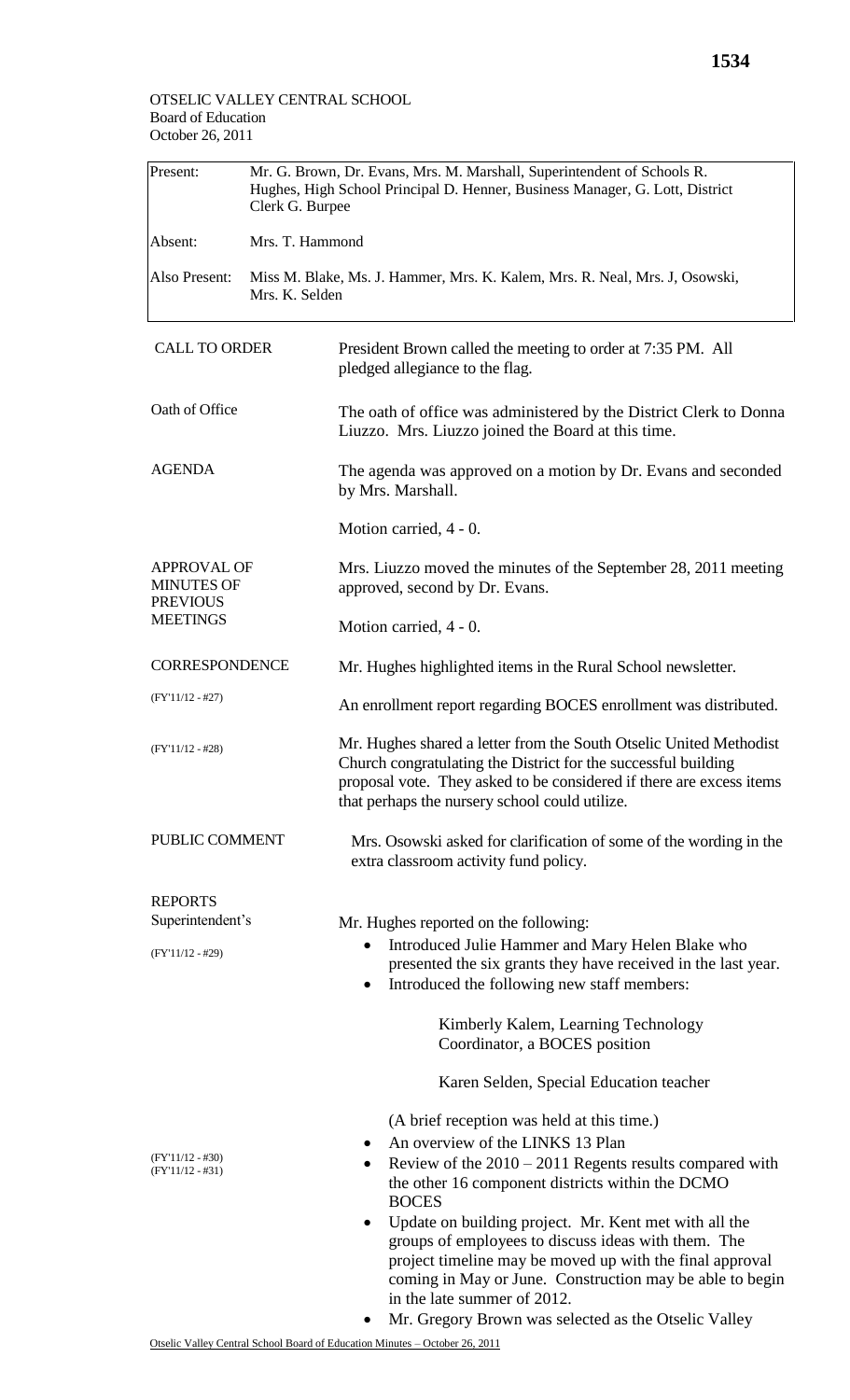|                                                                                                                                                        |                                                                                                                                                                                                                                                                                                                                                                                                                                                                                                                                                                                                                                                                                                                                                                                                                                                                                                                                                                                                                          | Grange's Citizen of the Year. There will be a reception in<br>his honor on October $23rd$ at the Grange is South Otselic.                                                                                      |  |
|--------------------------------------------------------------------------------------------------------------------------------------------------------|--------------------------------------------------------------------------------------------------------------------------------------------------------------------------------------------------------------------------------------------------------------------------------------------------------------------------------------------------------------------------------------------------------------------------------------------------------------------------------------------------------------------------------------------------------------------------------------------------------------------------------------------------------------------------------------------------------------------------------------------------------------------------------------------------------------------------------------------------------------------------------------------------------------------------------------------------------------------------------------------------------------------------|----------------------------------------------------------------------------------------------------------------------------------------------------------------------------------------------------------------|--|
| <b>Elementary Principal's</b>                                                                                                                          |                                                                                                                                                                                                                                                                                                                                                                                                                                                                                                                                                                                                                                                                                                                                                                                                                                                                                                                                                                                                                          | Ms. Gallaher submitted a report which included information on:<br><b>Back to School Activities</b><br>Structure of faculty meetings<br>Trainings and professional development<br>Open House was well attended. |  |
| High School Principal's                                                                                                                                | Mr. Henner reported on the following:<br>٠<br>٠<br>Grades 5/6 Dance Club<br>$\bullet$<br>$\bullet$                                                                                                                                                                                                                                                                                                                                                                                                                                                                                                                                                                                                                                                                                                                                                                                                                                                                                                                       | Girls' sectional soccer game on October 25 <sup>th</sup> .<br>Benchmark testing is moving forward<br>Halloween Dance on October 28 <sup>th</sup> .                                                             |  |
| Business Manager's                                                                                                                                     | Mr. Lott reported on the following:<br>$\bullet$                                                                                                                                                                                                                                                                                                                                                                                                                                                                                                                                                                                                                                                                                                                                                                                                                                                                                                                                                                         | An update on the school lunch program.<br>Discussion on a request to refund a late fee.<br>A corrected tax bill to a parcel that doesn't exist.                                                                |  |
| $(FY'11/12 - #32)$<br>Board Member's                                                                                                                   | Discussion of the property tax cap.<br>$\bullet$<br>At this time, the Board members were recognized for their<br>٠<br>service to the students, staff, and taxpayers of Otselic<br>Valley in honor of School Board's Recognition Week.<br>They were presented with a padfolio and thank you card.<br>Mrs. Donna Liuzzo was welcomed to the Board. She is<br>$\bullet$<br>filling the one year unexpired term.<br>There is a BOCES educational forum on November 15 <sup>th</sup> .<br>The Chenango County School Boards' Association Fall<br>$\bullet$<br>Dinner meeting in November $17th$ .<br>The Legislative Breakfast is December 10, 2011.<br>Dr. Evans suggested that another Board retreat is needed.<br>٠<br>Dr. Evans complemented Mr. Henner on his understanding<br>$\bullet$<br>of curriculum and his ability to present it to others.<br>Dr. Evans reported that a gentleman complimented the<br>$\bullet$<br>Board, administration, and everyone else involved in the<br>planning of the building project. |                                                                                                                                                                                                                |  |
| <b>Financial Reports</b><br>$(FY'11/12 - #33)$                                                                                                         | Motion by Mrs. Marshall, to accept the September financial reports<br>as presented. Second by Dr. Evans.                                                                                                                                                                                                                                                                                                                                                                                                                                                                                                                                                                                                                                                                                                                                                                                                                                                                                                                 |                                                                                                                                                                                                                |  |
|                                                                                                                                                        | Motion carried, 4 - 0.                                                                                                                                                                                                                                                                                                                                                                                                                                                                                                                                                                                                                                                                                                                                                                                                                                                                                                                                                                                                   |                                                                                                                                                                                                                |  |
| <b>UNFINISHED</b><br><b>BUSINESS</b><br>Policy Manual -<br>Second Reading -<br>Extra classroom<br>Activity Fund Policy,<br>#5520<br>$(FY'11/12 - #34)$ | This meeting constitutes the second reading of the extra classroom<br>activity fund policy, #5520 of the Otselic Valley Central School<br>Policy Manual.                                                                                                                                                                                                                                                                                                                                                                                                                                                                                                                                                                                                                                                                                                                                                                                                                                                                 |                                                                                                                                                                                                                |  |
| <b>NEW BUSINESS</b><br>Personnel<br>Recommendations                                                                                                    | Motion by Dr. Evans, upon the recommendation of the<br>Superintendent of Schools to appoint the following:                                                                                                                                                                                                                                                                                                                                                                                                                                                                                                                                                                                                                                                                                                                                                                                                                                                                                                               |                                                                                                                                                                                                                |  |
|                                                                                                                                                        | <b>Tracy Bosworth</b>                                                                                                                                                                                                                                                                                                                                                                                                                                                                                                                                                                                                                                                                                                                                                                                                                                                                                                                                                                                                    | Rescind<br>appointment motion<br>as a substitute                                                                                                                                                               |  |
|                                                                                                                                                        | <b>Tracy Bosworth</b>                                                                                                                                                                                                                                                                                                                                                                                                                                                                                                                                                                                                                                                                                                                                                                                                                                                                                                                                                                                                    | teacher<br>Conditional<br>appointment                                                                                                                                                                          |  |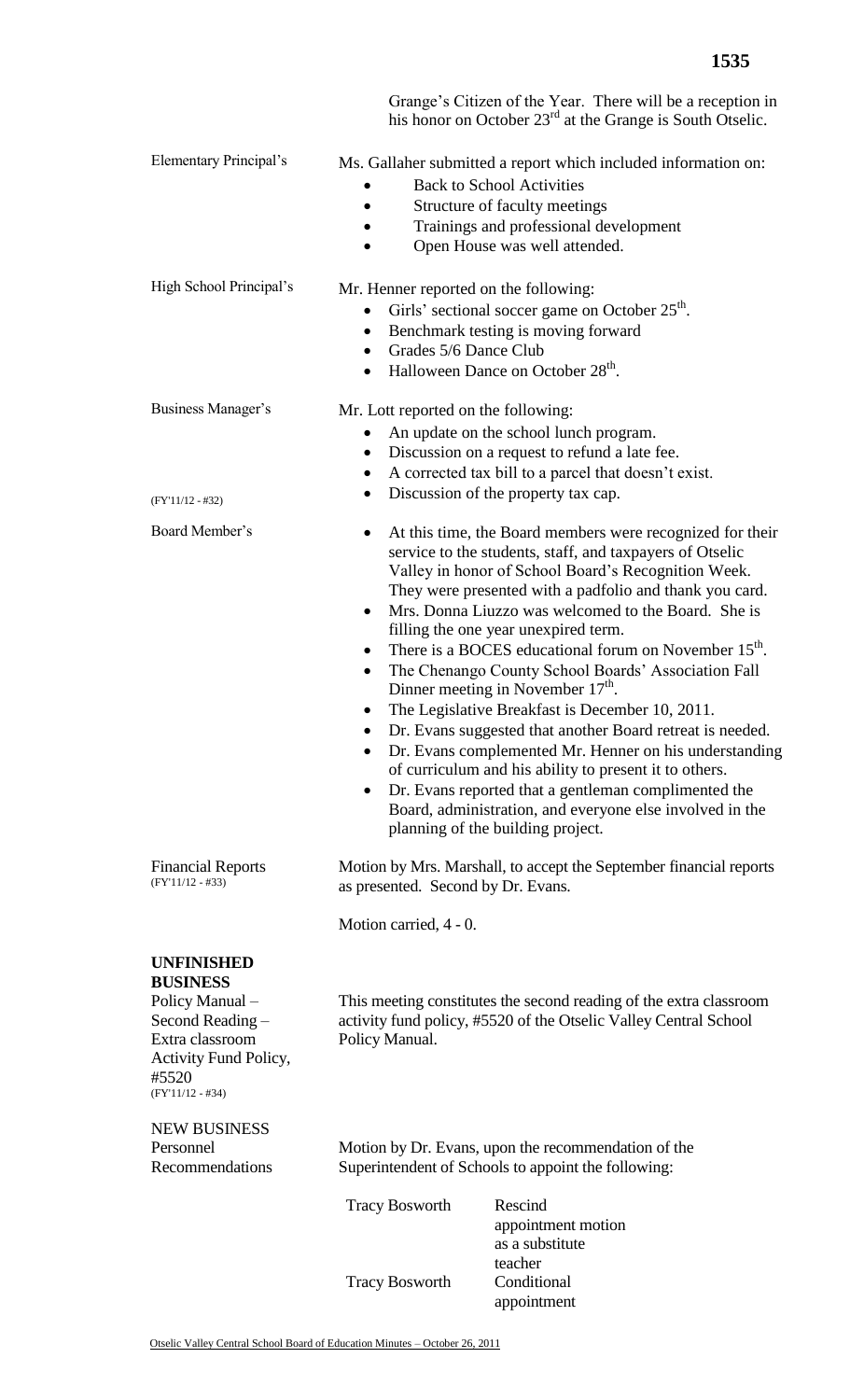|                                                                                  | Danielle Graham                                                                                                                                                                                                                                                | pending clearance<br>from the State<br>Education<br>Department as a<br>substitute school<br>aide<br>Conditional<br>appointment<br>pending clearance<br>from the State<br>Education<br>Department as a |                                              |  |  |
|----------------------------------------------------------------------------------|----------------------------------------------------------------------------------------------------------------------------------------------------------------------------------------------------------------------------------------------------------------|-------------------------------------------------------------------------------------------------------------------------------------------------------------------------------------------------------|----------------------------------------------|--|--|
|                                                                                  | David Benwell                                                                                                                                                                                                                                                  | substitute teacher<br>Conditional<br>appointment<br>pending clearance<br>from the State<br>Education<br>Department as a                                                                               |                                              |  |  |
|                                                                                  | David Benwell                                                                                                                                                                                                                                                  | substitute teacher<br>Appointment as the<br>varsity softball                                                                                                                                          | At a stipend per the<br><b>OVTA</b> contract |  |  |
|                                                                                  | George Lott                                                                                                                                                                                                                                                    | coach<br>Appointment as<br>deputy claims<br>auditor for purposes                                                                                                                                      |                                              |  |  |
|                                                                                  | <b>Justin Barlow</b>                                                                                                                                                                                                                                           | of the DCMO bills<br>Appointment as the<br>sports coordinator<br>for the 2011-2012<br>school year                                                                                                     | At a stipend per the<br><b>OVTA</b> contract |  |  |
|                                                                                  | Second by Mrs. Liuzzo.                                                                                                                                                                                                                                         |                                                                                                                                                                                                       |                                              |  |  |
|                                                                                  | Motion carried, 4 - 0.                                                                                                                                                                                                                                         |                                                                                                                                                                                                       |                                              |  |  |
| Committee on<br><b>Special Education</b><br>Recommendations                      | Motion by Dr. Evans, upon the recommendation of the<br>Superintendent of Schools, to accept the Committee on Special<br>Education recommendations resulting from the meeting of<br>September 30, October 11, and October 12, 2011. Second by Mrs.<br>Marshall. |                                                                                                                                                                                                       |                                              |  |  |
|                                                                                  | Motion carried, 4 - 0.                                                                                                                                                                                                                                         |                                                                                                                                                                                                       |                                              |  |  |
| LINKS 13 Plan<br>$(FY'11/12 - #35)$                                              | Motion by Mrs. Marshall, upon the recommendation of the<br>Superintendent of Schools, to accept the LINKS 13 Plan. Second by<br>Mr. Brown.                                                                                                                     |                                                                                                                                                                                                       |                                              |  |  |
|                                                                                  | Motion carried, 4 - 0.                                                                                                                                                                                                                                         |                                                                                                                                                                                                       |                                              |  |  |
| 2011 Fire Inspection<br>Report<br>$(FY'11/12 - #36)$                             | Motion by Dr. Evans, upon the recommendation of the<br>Superintendent of Schools, to accept the 2011 Fire Inspection<br>Report. Second by Mrs. Liuzzo.                                                                                                         |                                                                                                                                                                                                       |                                              |  |  |
|                                                                                  | Motion carried, 4 - 0.                                                                                                                                                                                                                                         |                                                                                                                                                                                                       |                                              |  |  |
| <b>Declaration of Surplus</b><br><b>Computer Equipment</b><br>$(FY'11/12 - #37)$ | Motion by Mrs. Marshall, upon the recommendation of the<br>Superintendent of Schools, to declare the list of computer equipment<br>as surplus and to dispose of the equipment as appropriate. Second<br>by Dr. Evans.                                          |                                                                                                                                                                                                       |                                              |  |  |

Motion carried, 4 - 0.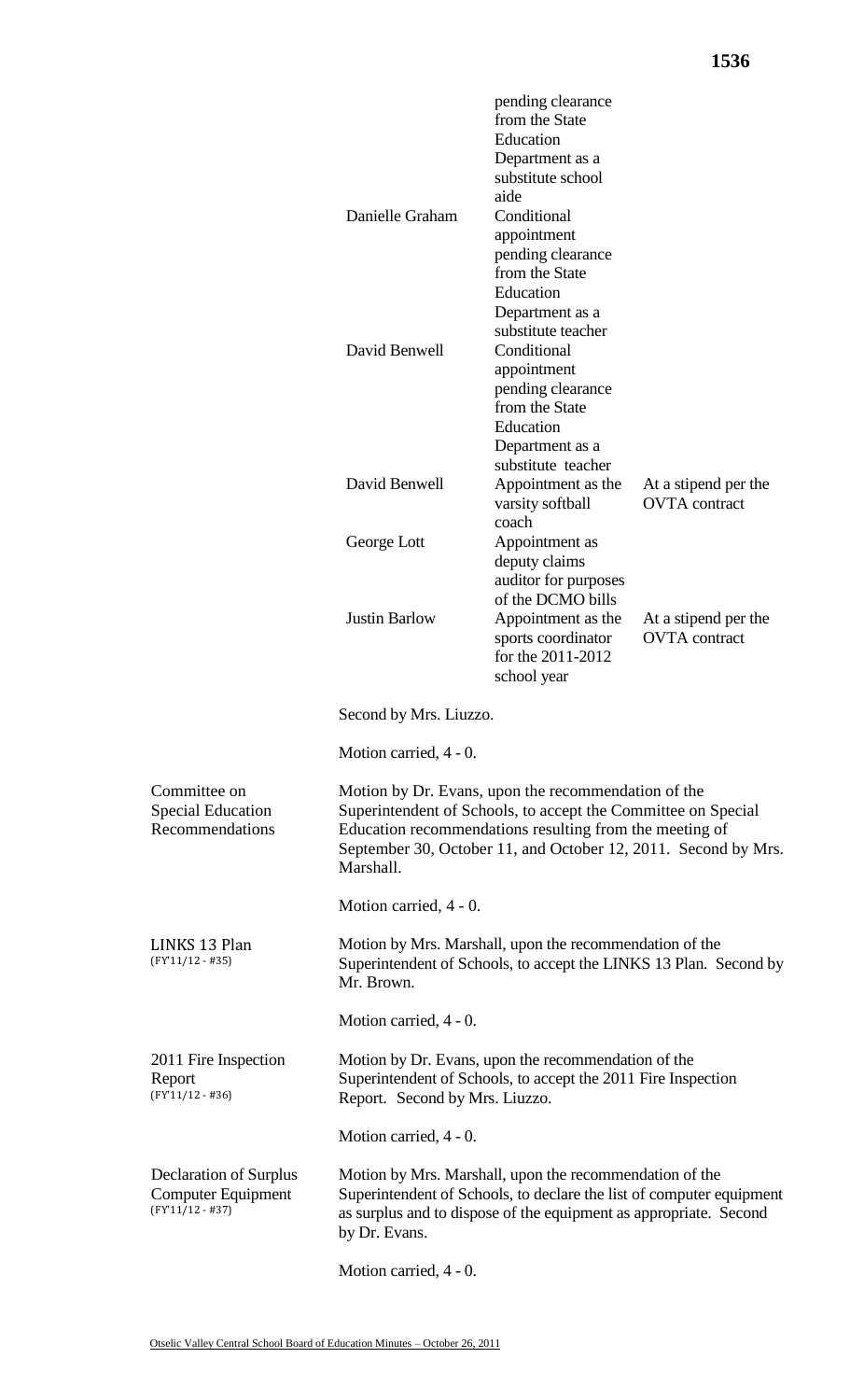| <b>Corrected Tax Bill</b><br>$(FY'11/12 - #38)$                                                                 | Motions by Dr. Evans, upon the recommendation of the<br>Superintendent of Schools, to approve the removal of the property<br>owned by County of Chenango/Alan E. Winner from the tax roll and<br>cancel the current taxes of \$10.98. Second by Mr. Brown.                                                                                                                                                                                                                                                                                                                                                                                                                                                                                     |
|-----------------------------------------------------------------------------------------------------------------|------------------------------------------------------------------------------------------------------------------------------------------------------------------------------------------------------------------------------------------------------------------------------------------------------------------------------------------------------------------------------------------------------------------------------------------------------------------------------------------------------------------------------------------------------------------------------------------------------------------------------------------------------------------------------------------------------------------------------------------------|
|                                                                                                                 | Motion carried, 4 - 0.                                                                                                                                                                                                                                                                                                                                                                                                                                                                                                                                                                                                                                                                                                                         |
| <b>Refund of Late Fee</b>                                                                                       | Motion by Mrs. Marshall, upon the recommendation of the<br>Superintendent of Schools, to refund the late fee incurred by Mr.<br>Basiura in the amount of \$33.74. for omitted taxes. Second by Mrs.<br>Liuzzo.                                                                                                                                                                                                                                                                                                                                                                                                                                                                                                                                 |
|                                                                                                                 | Motion carried, 4 - 0.                                                                                                                                                                                                                                                                                                                                                                                                                                                                                                                                                                                                                                                                                                                         |
| Policy Manual – First<br>Reading - Students<br>with Life Threatening<br>Allergies - #7521<br>$(FY'11/12 - #39)$ | This meeting constitutes the first reading of the Students with Life<br>Threatening Allergies Policy, #7521, of the Otselic Valley Central<br>School Policy Manual.                                                                                                                                                                                                                                                                                                                                                                                                                                                                                                                                                                            |
| General Obligation<br><b>Bonds for Capital</b><br>Project                                                       | Motion by Dr. Evans, upon the recommendation of the<br>Superintendent of Schools, to adopt the following bond resolution:                                                                                                                                                                                                                                                                                                                                                                                                                                                                                                                                                                                                                      |
|                                                                                                                 | BOND RESOLUTION DATED OCTOBER 26, 2011 OF THE<br>BOARD OF EDUCATION OF THE OTSELIC VALLEY<br>CENTRAL SCHOOL DISTRICT AT GEORGETOWN-SOUTH<br>OTSELIC AUTHORIZING GENERAL OBLIGATION BONDS<br>TO FINANCE CERTAIN CAPITAL IMPROVEMENTS<br>CONSISTING OF ADDITION TO, AND CONSTRUCTION<br>AND RECONSTRUCTION OF, SCHOOL BUILDINGS AND<br>FACILITIES, AUTHORIZING THE ISSUANCE OF BOND<br>ANTICIPATION NOTES IN CONTEMPLATION THEREOF,<br>THE LEVY OF TAXES IN ANNUAL INSTALLMENTS IN<br>PAYMENT THEREOF, THE EXPENDITURE OF SUCH SUMS<br>FOR SUCH PURPOSE, AND DETERMINING OTHER<br>MATTERS IN CONNECTION THEREWITH.<br>WHEREAS, the qualified voters of the Otselic Valley Central<br>School District at Georgetown-South Otselic, New York, at a |
|                                                                                                                 | special meeting of such voters duly held on September 28, 2011,<br>duly approved a proposition authorizing the levy of taxes to be<br>collected in installments, in the manner provided by the Education<br>Law, for the class of objects or purposes hereinafter described; and                                                                                                                                                                                                                                                                                                                                                                                                                                                               |
|                                                                                                                 | WHEREAS, the Board of Education, acting as lead agency under<br>the State Environmental Quality Review Act and the applicable<br>regulations promulgated thereunder ("SEQRA"), has completed its<br>environmental review and, on July 25, 2011, has duly issued a<br>negative declaration and has determined that the implementation<br>of the type I and unlisted actions as proposed will not result in any<br>significant adverse environmental impacts; now therefore                                                                                                                                                                                                                                                                      |
|                                                                                                                 | BE IT RESOLVED BY THIS BOARD OF EDUCATION AS<br><b>FOLLOWS:</b>                                                                                                                                                                                                                                                                                                                                                                                                                                                                                                                                                                                                                                                                                |
|                                                                                                                 | The Otselic Valley Central School District at<br>Section 1.<br>Georgetown-South Otselic shall undertake certain capital<br>improvements to the School District's existing school buildings<br>and facilities, as more particularly described in Section 3 hereof,<br>and as generally outlined to and considered by the voters of the<br>School District at a special voter meeting on September 28, 2011.                                                                                                                                                                                                                                                                                                                                     |

Section 2. The Otselic Valley Central School District at Georgetown-South Otselic is hereby authorized to issue its General Obligation Serial Bonds in the aggregate principal amount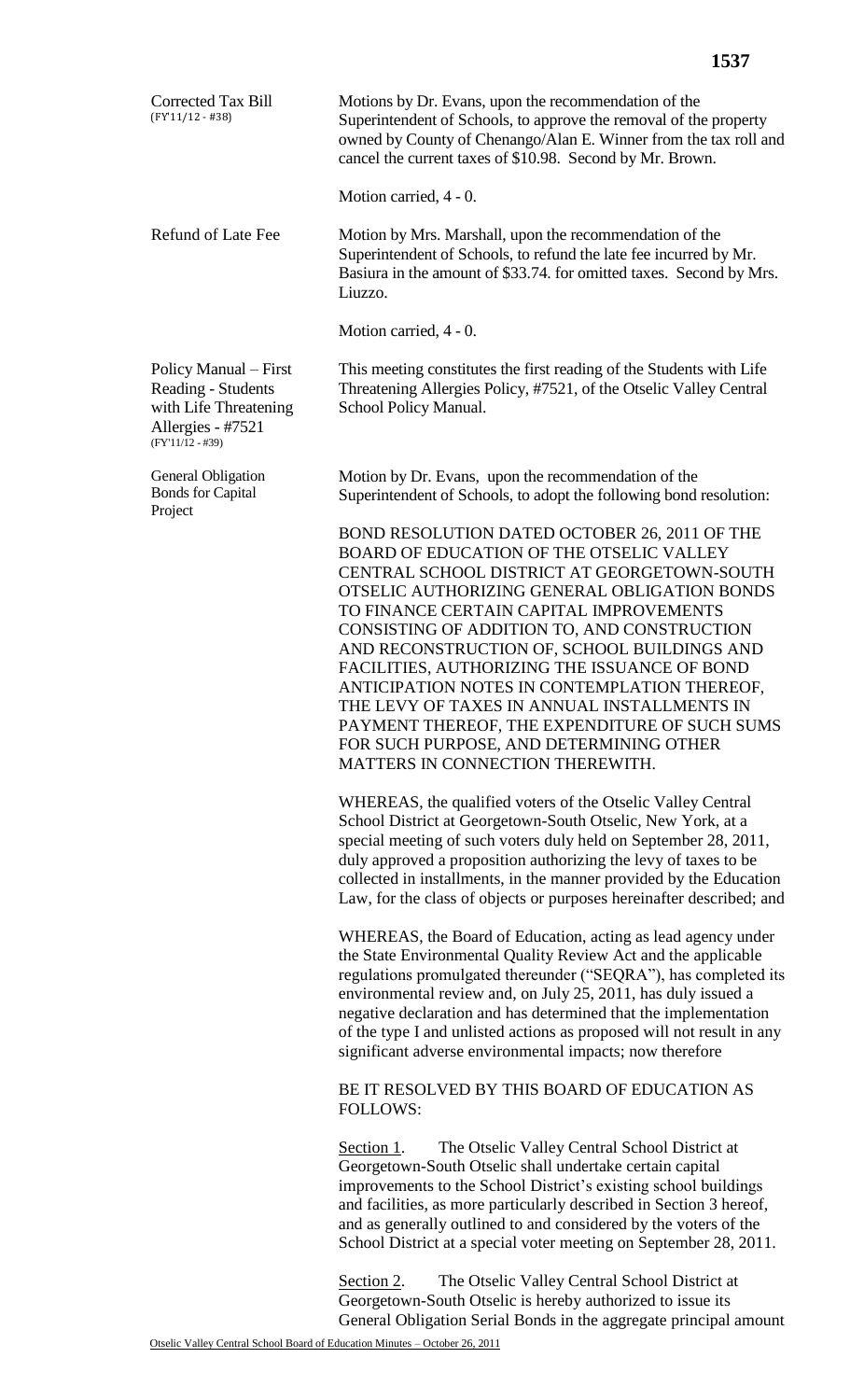of not to exceed \$15,490,000, pursuant to the Local Finance Law of New York, in order to finance the class of objects or purposes described herein.

Section 3. The class of objects or purposes to be financed pursuant to this resolution (hereinafter referred to as "purpose") is certain capital improvements consisting of addition to, and construction and reconstruction of, school buildings and facilities within the School District (each such building being a class "A" (fireproof and certain fire resistant) building as defined in Subdivision 11 of Paragraph a of Section 11.00 of said Local Finance Law), site and athletic field improvements, and the acquisition of certain original furnishings, equipment, and apparatus and other incidental improvements required in connection therewith for such construction and school use.

Section 4. It is hereby determined and declared that (a) the aggregate maximum cost of said purpose, as estimated by the Board of Education, is \$17,000,000, and such amount is hereby appropriated therefor; and (b) the Otselic Valley Central School District at Georgetown-South Otselic's plan to finance the cost of said purpose is (i) to provide \$1,510,000 from the existing capital reserve fund for such costs; and (ii) to provide up to \$15,490,000 from funds raised by the issuance of said Bonds and the Bond Anticipation Notes hereinafter referred to; and (c) no money has heretofore been authorized to be applied to the payment of the cost of said purpose.

Section 5. It is hereby determined that the purpose is one of the class of objects or purposes described in Subdivision 97 of Paragraph a of Section 11.00 of the Local Finance Law, and that the period of probable usefulness of said purpose is thirty (30) years.

Section 6. The Otselic Valley Central School District at Georgetown-South Otselic is hereby authorized to issue its Bond Anticipation Notes in the aggregate principal amount of not to exceed \$15,490,000, and is hereby authorized to issue renewals thereof, pursuant to the Local Finance Law of New York in order to finance the purpose in anticipation of the issuance of the above described Bonds.

Section 7. It is hereby determined and declared that (a) there are presently no outstanding Bond Anticipation Notes issued in anticipation of the sale of said Bonds, (b) the Bond Anticipation Notes authorized hereby shall mature within one year of the date of issuance thereof or such longer term as may be desired in accordance with the provisions of the Local Finance Law, (c) the Bond Anticipation Notes authorized hereby are not issued in anticipation for Bonds for an assessable improvement, and (d) current funds will be provided prior to the issuance of the Bonds or Bond Anticipation Notes herein authorized, to the extent, if any, required by Section 107.00 of the Local Finance Law.

Section 8. It is hereby determined and declared that the Otselic Valley Central School District at Georgetown-South Otselic reasonably expects to reimburse the general fund, or such other fund as may be utilized, not to exceed the maximum amount authorized herein, from the proceeds of the obligations authorized hereby for expenditures, if any, from such fund that may be made for the purpose prior to the date of issuance of such obligations. In addition, the School District reasonably expects such reimbursement from the proceeds of Qualified School Construction Bonds in an amount of up to \$5,000,000, the current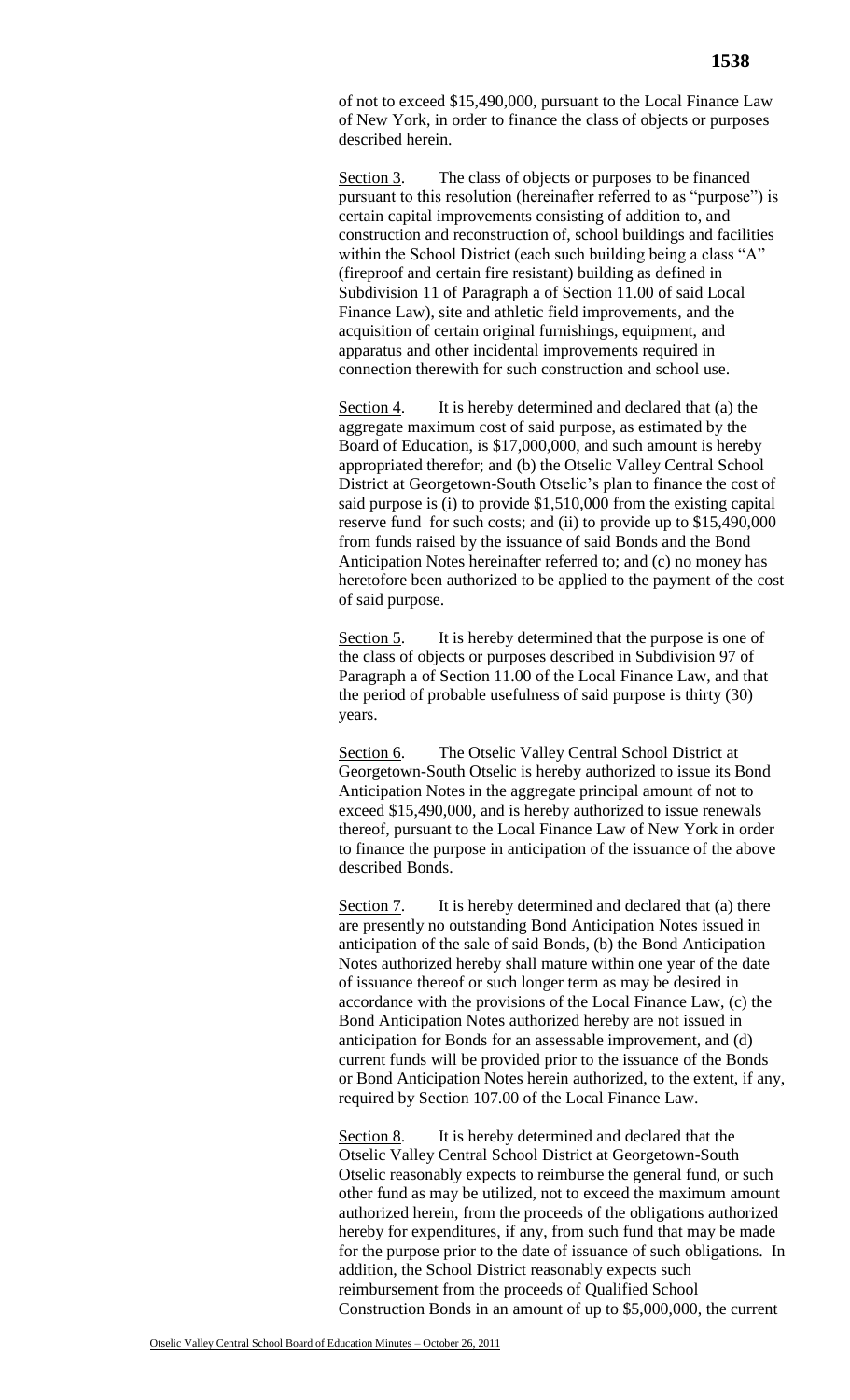amount of such financing allocated to the School District by the State Education Department. This is a declaration of official intent under Treasury Regulation §1.150-2 and Section 54A of the Internal Revenue Code.

Section 9. The faith and credit of the Otselic Valley Central School District at Georgetown-South Otselic, New York, are hereby irrevocably pledged for the payment of the principal of and interest on such Bonds and Bond Anticipation Notes as the same respectively become due and payable. An annual appropriation shall be made in each year sufficient to pay the principal of and interest on such obligations becoming due and payable in such year. There shall annually be levied on all taxable real property of said School District, a tax sufficient to pay the principal of and interest on such obligations as the same become due and payable.

Section 10. The power to further authorize the issuance of said Bonds and Bond Anticipation Notes and to prescribe the terms, form and contents of said Bonds and Bond Anticipation Notes, subject to the provisions of this resolution and the Local Finance Law of New York, including without limitation, the consolidation with other issues, the determination to issue Bonds with substantially level or declining annual debt service, all contracts for, and determinations with respect to credit or liquidity enhancements, if any, and to sell, issue and deliver said Bonds and Bond Anticipation Notes, subject to the provisions of this resolution and Local Finance Law, is hereby delegated to the President of the Board of Education or to the Vice President of the Board in the event of the absence or unavailability of the President. The President of the Board of Education, Vice President and the District Clerk are hereby authorized to sign by manual or facsimile signature any Bonds and Bond Anticipation Notes issued pursuant to this resolution, and are hereby authorized to affix to such Bonds and Bond Anticipation Notes the corporate seal of the School District and to attest the same. The President of the Board of Education is additionally authorized (but not required) to execute and deliver a financing agreement with the Dormitory Authority of the State of New York and any other agreements and documents necessary to accomplish a financing, all as may be determined in the discretion of the President of the Board of Education.

Section 11. This resolution, or a summary hereof, shall be published in full by the District Clerk of the School District together with a notice in substantially the form prescribed by Section 81.00 of said Local Finance Law, and such publication shall be in each official newspaper of the School District. The validity of said Bonds and Bond Anticipation Notes issued in anticipation of the sale of said Bonds may be contested only if such obligations are authorized for an object or purpose for which said School District is not authorized to expend money, or the provisions of law which should be complied with, at the date of publication of this resolution are not substantially complied with, and an action, suit or proceeding contesting such validity, is commenced within twenty (20) days after the date of such publication; or if said obligations are authorized in violation of the provisions of the Constitution.

Section 12. This resolution shall take effect immediately upon its adoption.

Second by Mrs. Marshall.

Motion carried, 4 - 0.